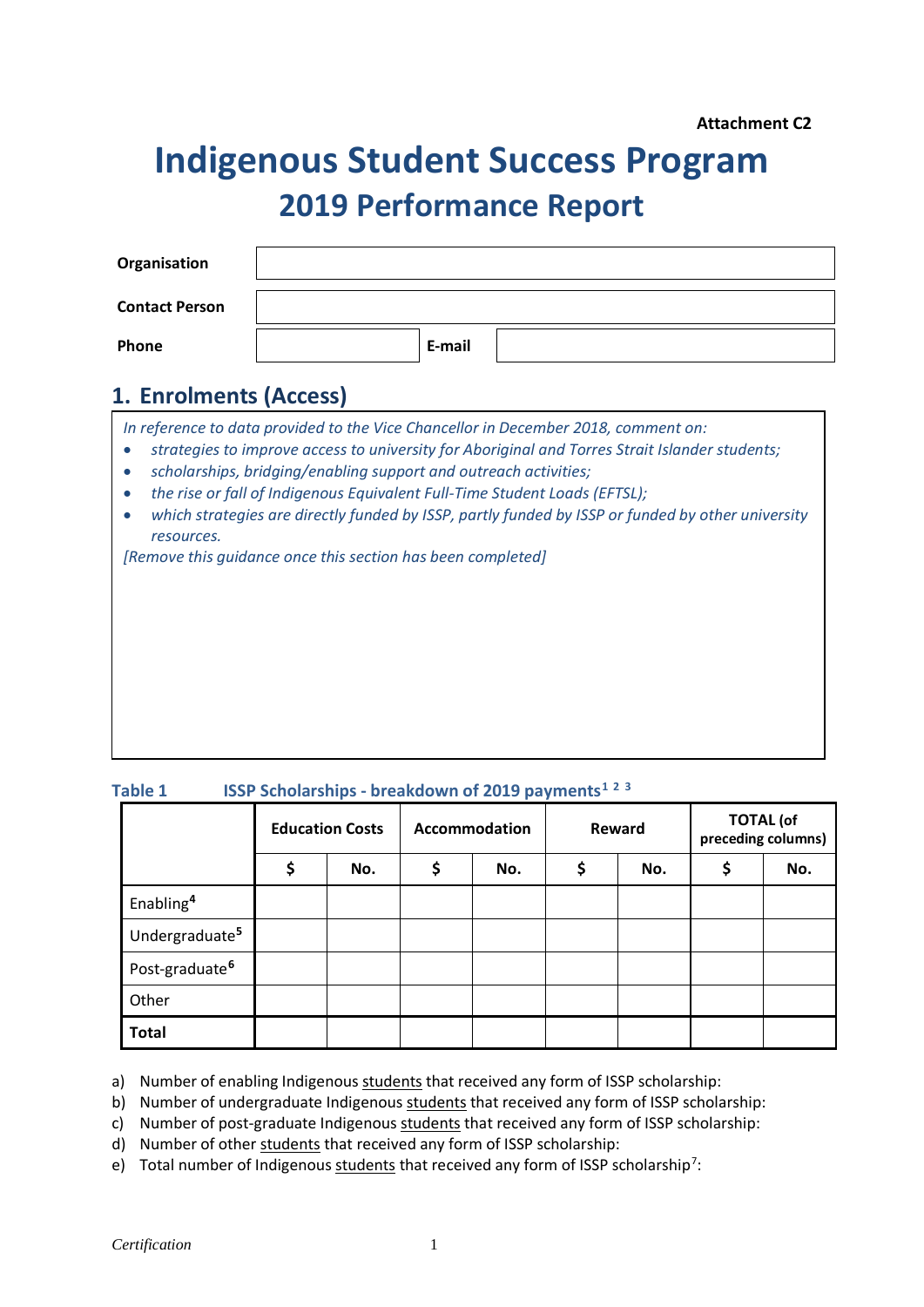## **2. Progression (access and outcomes)**

*In reference to data provided to the Vice Chancellor in December 2018, comment on:* 

- *strategies to improve unit success rates and retention of Aboriginal and Torres Strait Islander students;*
- *the rise or fall of success/progression rates;*
- *the number and level (UG/PG) of study for Aboriginal and Torres Strait Islander students that received tutorial assistance in 2019;*
- *the size of the Indigenous Support Unit or other Indigenous student support activities;*
- *strategies to improve the cultural competency of staff and/ or to ensure the university offers a culturally safe and enriching environment; and*
- *which strategies are directly funded by ISSP, partly funded by ISSP or funded by other university resources.*

*[Remove this guidance once this section has been completed]*

| Level of study | Number of<br>students assisted | <b>Total hours of</b><br>assistance <sup>8</sup> | Expenditure <sup>9</sup><br>(\$) |
|----------------|--------------------------------|--------------------------------------------------|----------------------------------|
| Enabling       |                                |                                                  |                                  |
| Undergraduate  |                                |                                                  |                                  |
| Post graduate  |                                |                                                  |                                  |
| Other          |                                |                                                  |                                  |
| <b>Total</b>   |                                |                                                  |                                  |

## **Table 2a Tutorial assistance provided in 2019**

#### **Table 2b Indigenous Support Activities provided in 2019[10](#page-5-9)**

| Activity <sup>11 12</sup> | <b>Number of student</b><br>participants | Expenditure<br>(5) |
|---------------------------|------------------------------------------|--------------------|
|                           |                                          |                    |
|                           |                                          |                    |
|                           |                                          |                    |
|                           |                                          |                    |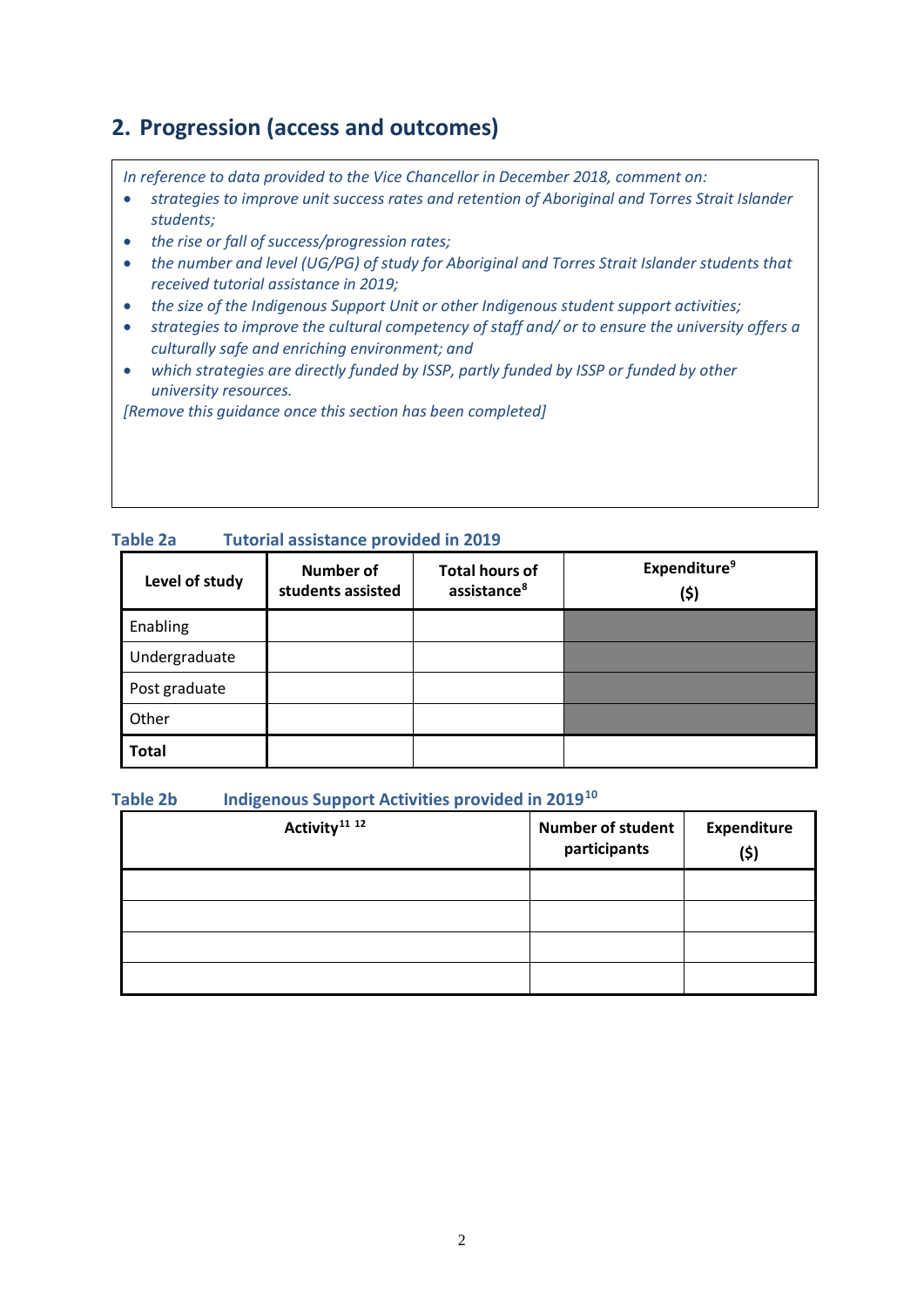# **3. Completions (outcomes)**

*In reference to data provided to the Vice Chancellor in December 2018, comment on:* 

- *strategies to improve award course completion of Aboriginal and Torres Strait Islander students;*
- *the rise or fall of completions;*
- *strategies connecting graduates with employment (both within and outside of the institution);*
- *strategies to assist graduates;*
- *strategies to monitor student outcomes after graduation; and*
- *which strategies are directly funded by ISSP, partly funded by ISSP or funded by other university resources.*

*[Remove this guidance once this section has been completed]*

## **4. Regional and remote students**

*Comment on support offered to regional and remote students during the 2019 year:*

- *outreach providing information to potential students from regional/ remote areas*
- *strategies to improve access to university study*
- *activities to support students during their studies*
- *any special measures to help students maintain connections with home*
- *distance learning support or mixed mode delivery options*
- *rationale for any rise or fall of Indigenous Equivalent full-time student load*

*[Remove this guidance once this section has been completed]*

|                                                                   | <b>Education Costs</b> |     | Accommodation |     | Reward |     | <b>TOTAL</b> (of<br>preceding<br>columns) <sup>15</sup> |     |
|-------------------------------------------------------------------|------------------------|-----|---------------|-----|--------|-----|---------------------------------------------------------|-----|
|                                                                   | \$                     | No. | \$            | No. | \$     | No. | \$                                                      | No. |
| A. 2018<br>Payments                                               |                        |     |               |     |        |     |                                                         |     |
| <b>B. 2019 Offers</b><br>+continuing<br>commitments <sup>16</sup> |                        |     |               |     |        |     |                                                         |     |
| C. Percentage <sup>17</sup><br>$(C = B/A * 100)$                  |                        |     |               |     |        |     |                                                         |     |
| 2019 Payments                                                     |                        |     |               |     |        |     |                                                         |     |

## **Table 4 Scholarship data for remote and regional students[13](#page-5-12) [14](#page-5-13)**

4a. Number of Remote and Regional students that received a scholarship in 2019<sup>[18](#page-5-17)</sup>:

## **5. Working with Vulnerable People Requirement**[19](#page-5-18)

|                                                         | Yes/No |
|---------------------------------------------------------|--------|
| Has the provider completed a risk assessment?           |        |
| Have staff involved in ISSP activity received training? |        |
| Does the provider have a compliance process in place?   |        |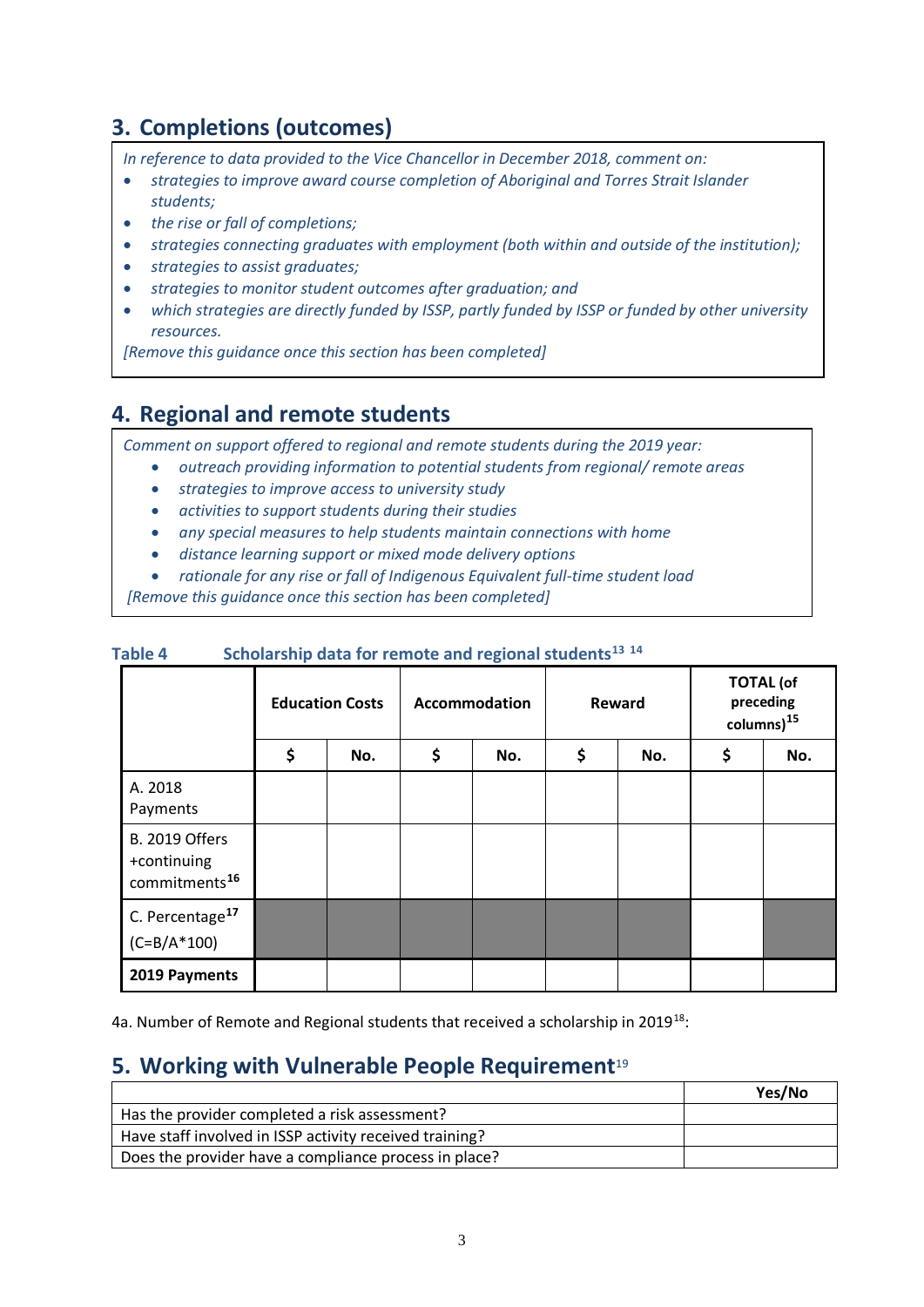# **6. Eligibility requirements**

## **6.1. Indigenous Education Strategy**

- *Explain how the university has met its requirements under section 13 of the ISSP Guidelines;*
- *Include current link to the university's website outlining its strategies for improving access, participation, retention and success of Aboriginal and Torres Strait Islander students, including monitoring and evaluation procedures. This can be a special Indigenous Education Strategy document or a section targeting developments for Aboriginal and Torres Strait Islander people in a broader university strategic or operational plan;*
- *Comment on the university's Reconciliation Action Plan if appropriate;*
- *Discuss the practical implementation and evaluation of your Indigenous Education Strategy; and*

• *Report progress against targets and milestones outlined in the strategy.*

*[Remove this guidance once this section has been completed]*

## **6.2. Indigenous Workforce Strategy**

- *Explain how the university has met its requirements under section 12 of the ISSP Guidelines;*
- *Include current link to the university's website outlining the strategies to increase the number of Aboriginal and Torres Strait Islander people working at the university and to support the development of current Aboriginal and Torres Strait Islander employees. This can be a special Indigenous Workforce Strategy document or a section targeting development for Aboriginal and Torres Strait Islander people in a broader university workforce strategy;*
- *Discuss the practical implementation and evaluation of your Indigenous Workforce Strategy;*
- *Report progress against targets and milestones outlined in the strategy;*
- *Discuss plans to support the current or future employment of an Aboriginal and/or Torres Strait Islander person in a senior position at the Pro-Vice Chancellor, Deputy Vice Chancellor or an equivalent level; and*
- *Discuss plans to progress towards an Indigenous workforce target of 3% or discuss how you have achieved this target in 2019.*

*[Remove this guidance once this section has been completed]*

| Level/position |                                 | Permanent | <b>Casual and contract</b> |              |  |
|----------------|---------------------------------|-----------|----------------------------|--------------|--|
|                | <b>Academic</b><br>Non-academic |           | <b>Academic</b>            | Non-academic |  |
|                |                                 |           |                            |              |  |
|                |                                 |           |                            |              |  |
|                |                                 |           |                            |              |  |
|                |                                 |           |                            |              |  |
|                |                                 |           |                            |              |  |
|                |                                 |           |                            |              |  |

## **Table 6.2 Indigenous workforce data (2019 breakdown)[20](#page-5-19) [21](#page-5-20) [22](#page-5-21) [23](#page-5-22)**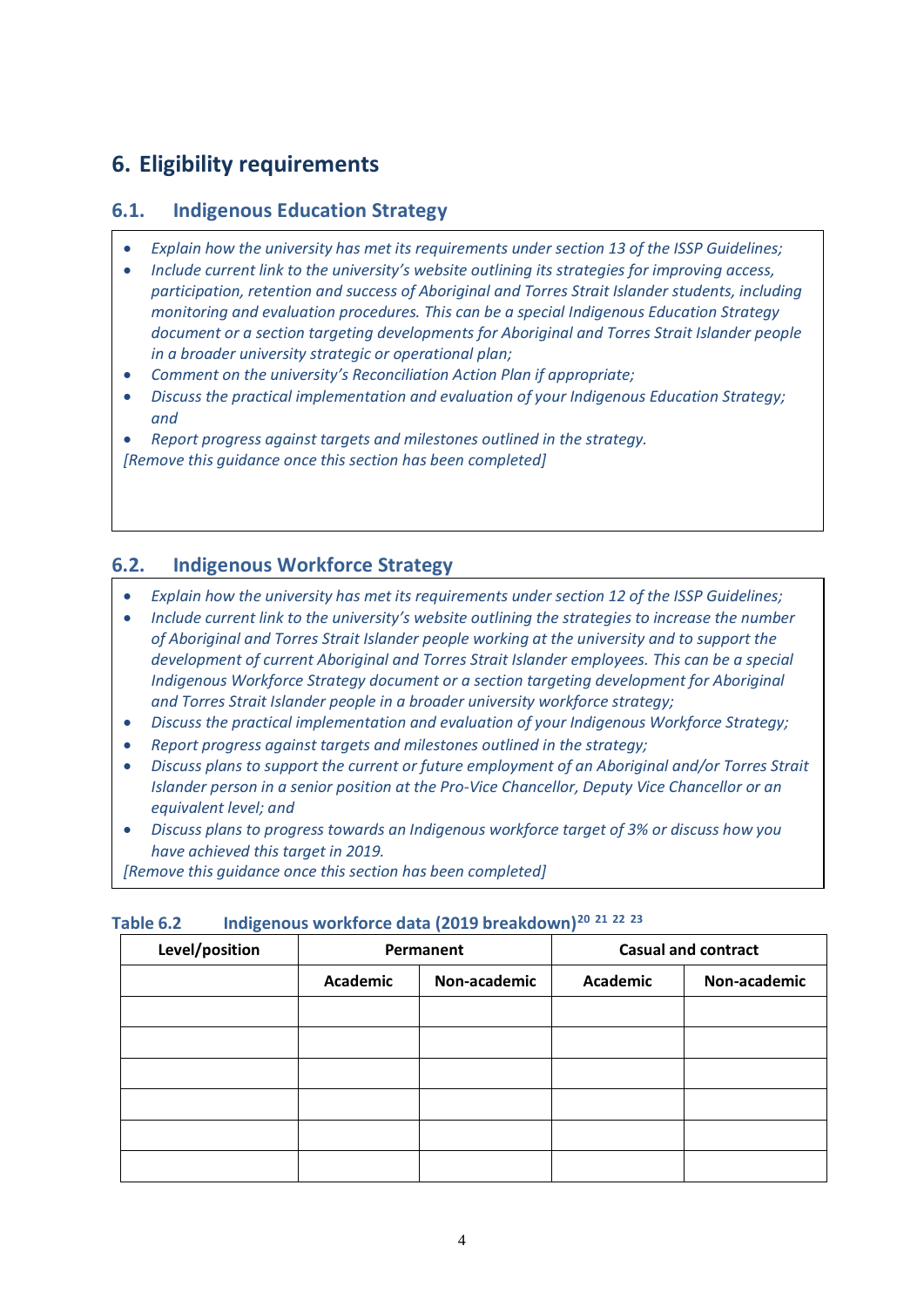## **6.3. Indigenous Governance Mechanism**

#### *Provide details of:*

- *the university's current Indigenous Governance Mechanism (including how the university has met the requirements of section 11 of the ISSP guidelines);*
- *the name, positions and duration of service of staff that are part of the Indigenous Governance Mechanism;*
- *the number of meetings and main agenda items discussed over the year, confirming the Indigenous Governance Mechanism had a role in advising on the use of ISSP resources; and*
- *other activities to involve Aboriginal and Torres Strait Islander people in the decisions of the university, curriculum development and/or evaluation/review. [Remove this guidance once this section has been completed]*

## **6.3.1. Statement by the Indigenous Governance Mechanism**

*Consistent with subsection 17(2)(b) of the guidelines, the Indigenous Governance Mechanism should make a statement with reference to the performance report and the acquittal report in this section.*

*[Remove this guidance once this section has been completed]*